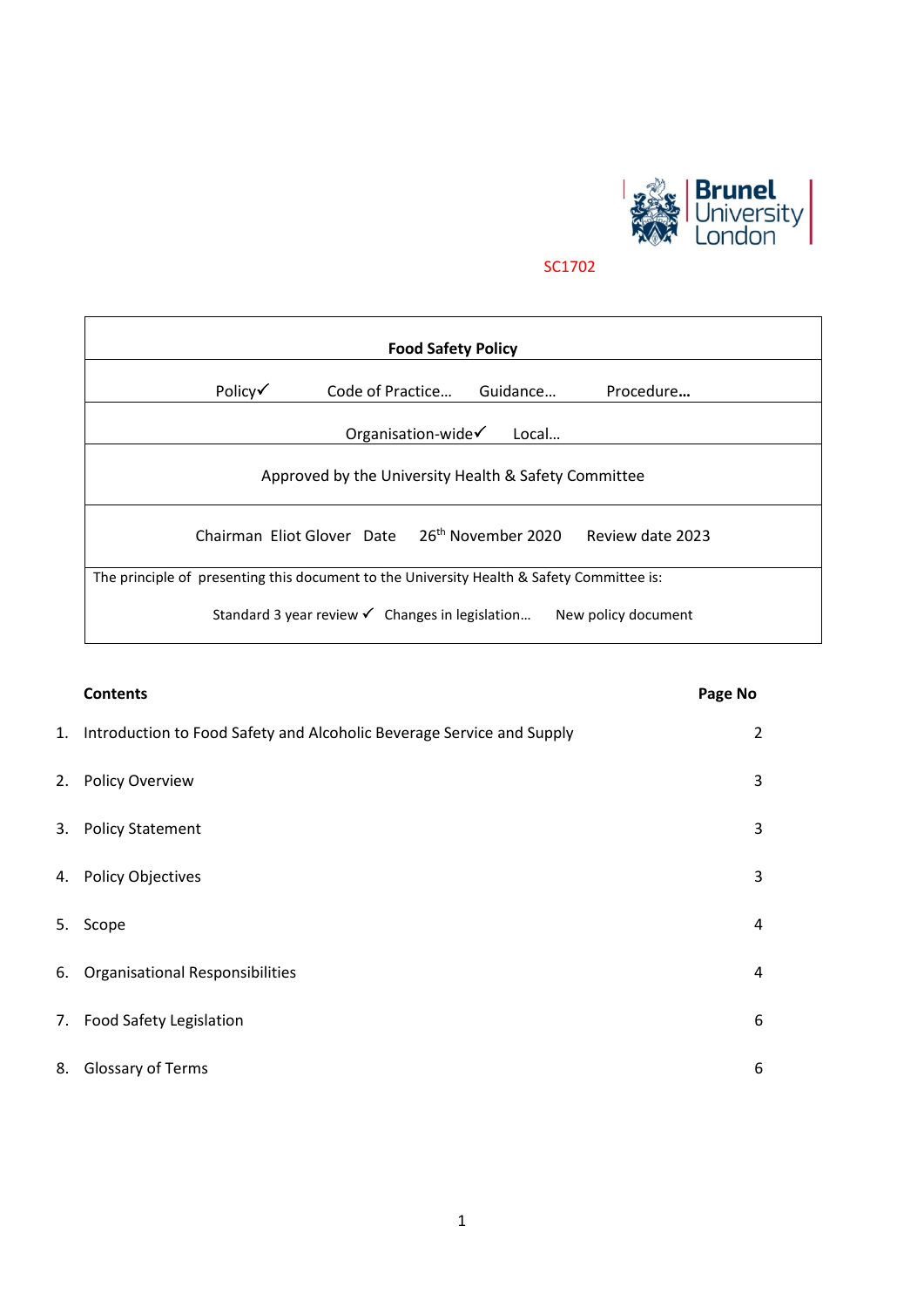## **1 Introduction to Food Safety and Alcoholic beverage service and supply**

All Brunel University London (BUL) staff undertaking any form of food handling and distribution must take note of the food safety policy. This policy refers to and includes events such as ; Welcome parties, leaving parties, open days, reception events, any organised event where food is purchased, prepared and distributed for consumption regardless of whether it is for profit or not.

It is extremely important that any person wishing to undertake the arrangements detailed above fully understands the level of liability surrounding the sourcing, purchasing, transportation, storage, preparation and delivery off all food items related to an event and that full documented records are kept and are available upon request from a Food Safety Agency officer.

It is also extremely important that all BUL staff wishing to take on this liability are fully aware of the potential implications to them and the University should a recipient of any food product fall ill as a result of standard operating procedures not being met.

The Food Standards Agency has produced a guidance pack on how to set up a food safety management system. The pack 'Safer Food, Better Business' can be downloaded free of charge from the Food Standards Agency website:

## <https://www.food.gov.uk/business-guidance/safer-food-better-business>

## **Notes and for your information**

- Using the BUL's on site catering contractor for any or all events with a catering requirement alleviates all personal liability from the event organiser and places sole responsibility with the contractor, safeguarding the University and its employees.
- These guidelines are for your information and support you in ensuring a duty of care is delivered and that you are not liable for any potential shortfalls.
- Full information, support and guidance can be gained through the above link and Hillingdon Council.

## PENALTIES AND PERSONAL LIABILITY FOR BREACH OF FOOD SAFETY POLICY

A range of penalties exist for a breach in food safety policy, with fines generally up to £5000. However, fines of up to £20,000 and a prison sentence can be imposed. In extreme situations cases can be referred to the crown court where unlimited fines and sentences can be imposed.

## **Alcoholic beverage service and supply awareness**

- The Licencing Act requires that any supplier of alcohol under a premises licence must be made or authorised by a person who holds a personal licence.
- It is the universities policy that a personal licence holder is present at any event where alcohol is sold.
- A personal licence is not required for any other licensable activity. It is only relevant to the suppliers of alcohol.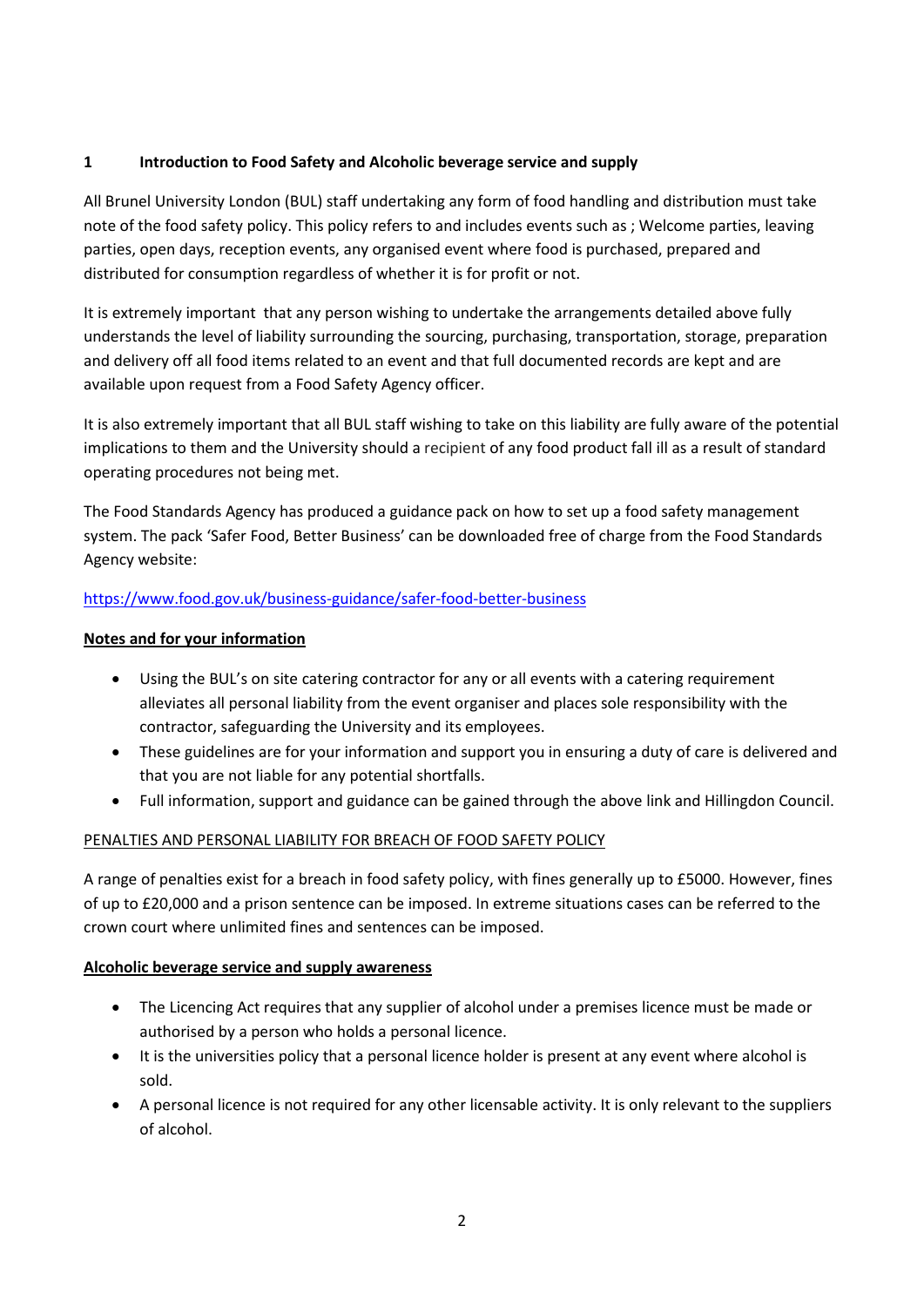## **Notes**

There are numerous penalties for breaching the conditions of a premises licence. The maximum penalty is a fine of £20,000 and/or up to 6 months imprisonment.

In respect of alcohol supply on licenced premises, or otherwise, there is a requirement to ensure a duty of care to all individuals concerned. This is due to the impact that alcohol has on the wider community, on crime and on anti-social behaviour. Therefore:

- Suppliers of alcohol must know and understand the law surrounding the supply of alcohol to under age individuals and aware of their responsibility during an event to ensure this is met.
- Suppliers of alcohol must know and understand the law surrounding the supply of alcohol to persons under the influence of alcohol or drugs and aware of their responsibility during an event to ensure this is met.
- Suppliers need to demonstration responsibility over the control of monitoring reasonable volumes dispensed and consumed.
- Suppliers need to ensure safeguarding of the community is assessed and subsequently practiced/delivered including; the communication, in advance, of the event using the universities event procedures.
- Suppliers need to support the prevention of crime and disorder, public safety, the protection of children from harm, the prevention of public nuisance.

## **2. Policy Overview**

**2.1** BUL has a duty to assess the risks to the health and safety of its employees and to anyone else that may be affected by its activity and to reduce risks to a tolerable level.

This duty includes the safe and hygienic provision of food and beverages by any individual, department, company or other body, e.g. student societies, on the campus, whether or not the provision is for profit. This Policy sets down the framework for all food handling at BUL.

## **3. Policy Statement**

BUL recognises and acknowledges its responsibility for food safety and will ensure that all food provision under the auspices of this Policy is safe and fit for human consumption.

## **4. Policy Objectives**

The objectives of this policy are to:

**4.1** ensure that all food supplied to, or delivered within and by BUL and its employees is produced, stored, handled and transported in accordance with relevant legislative requirements

**4.2** ensure that all catering providers using BUL premises are registered with and approved by the University;

**4.3** ensure that all premises used by catering providers for the preparation of food are registered with the appropriate Local Authority;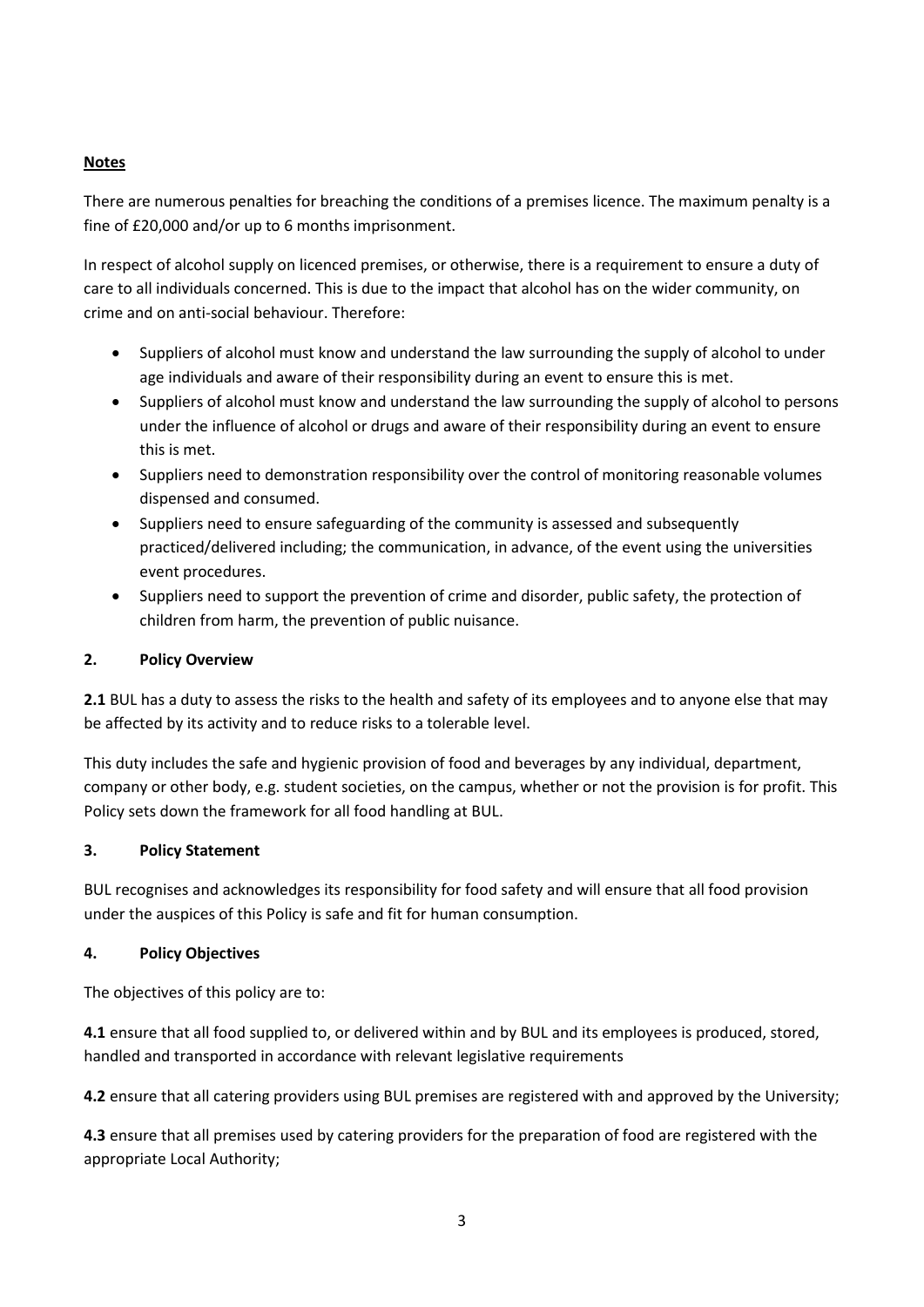**4.4** ensure that all food providers have appropriate and adequate food safety management systems and controls in place, commensurate with the type of food provision in operation;

**4.5** ensure that all risks associated with food provision are reduced to a tolerable level and do not cause harm to the consumer;

**4.6** ensure that all food handlers have the necessary competence to undertake their duties in accordance with the requirements of this policy.

## **5. Scope**

5.1 This policy applies to all food handling activities undertaken by (or on behalf of) BUL including those of its students, staff and contractors.

5.2 This policy applies to all workplaces and food supplied by in-house retail and catering outlets and external companies operating on University premises. It also applies to private functions associated with BUL and any food provided for visitors or staff by BUL and its employees. This Policy also applies to occasions when food may be sold or donated at fundraising events and where it has been prepared at home or other unregistered premises.

5.3 This Policy does not apply to food brought onto BUL premises by individuals for their own consumption, including food purchased and prepared for consumption by residents in self-catering residential accommodation.

## **6. Organisational Responsibilities**

# **6.1 Executive Board and Leadership Team** (*This group typically consists of the Vice-Chancellor and President, Secretary, CGO, Deans and Directors).*

Executive Board and Leadership Team are responsible for implementing this Food Safety Policy within their area of responsibility and responsibility extends through management and supervisors to each member of staff and they shall in support of the Vice Chancellor and President:

• Ensure that they are familiar with the requirements of this policy, identify and act upon any learning needs highlighted by this policy and abide by any staff group's professional standards, any locally agreed standards, and any new legislation as it arises.

## **Head of Health, Safety and Environment**

The Head of Health, Safety and Environment will ensure that:

- **6.2** All food outlets are audited at least annually. More regular inspections of food premises will be carried out where deemed necessary by risk assessment.
- **6.3** The significant findings of all audits are reported to the Health, Safety & Environment Committee at least annually.
- **6.4** Food providers are provided with suitable advice on all aspects of food safety and food hygiene.
- **6.5** The food safety policy, statutory requirements and audits are monitored and reviewed regularly.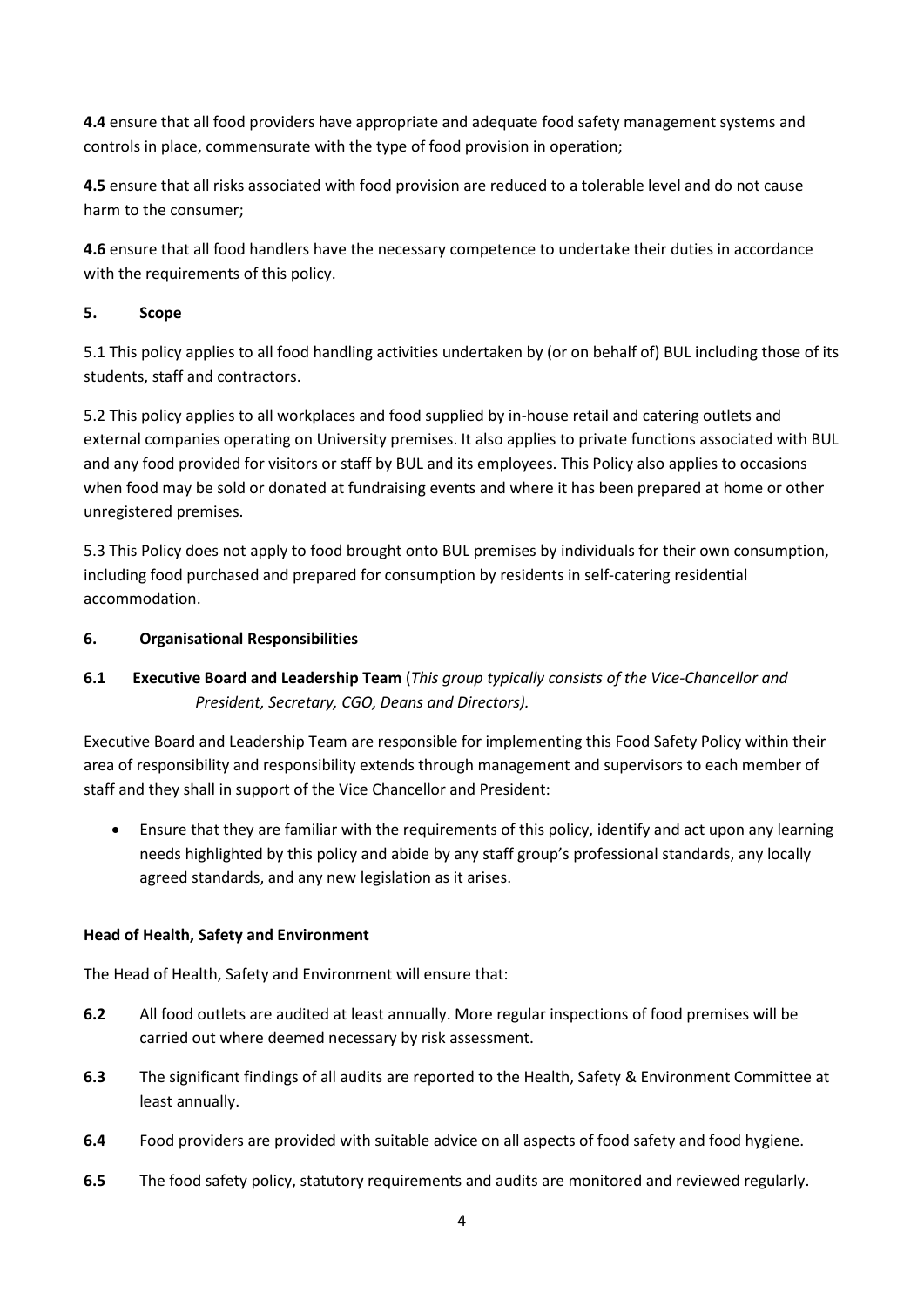#### **Food Providers**

All food providers will:

- **6.6** Comply with the relevant food safety legislation.
- **6.7** Provide only food that is safe to eat, i.e. it must not be injurious to health or unfit for human consumption.
- **6.8** Ensure that the labelling, advertising and presentation of food does not mislead consumers.
- **6.9** Be able to identify the businesses from whom they have obtained food, ingredients or foodproducing animals and the businesses they have supplied with products, and be able to produce this information when requested.
- **6.10** Ensure that all unsafe food is withdrawn from sale or recalled from consumers if it has already been sold.
- **6.11** Develop and implement appropriate food safety management systems to ensure that all food is safe, wholesome and fit for human consumption.
- **6.12** Assess all risks associated with food production and introduce control measures to reduce those risks to a tolerable level.
- **6.13** Monitor, review and verify that these control measures and management systems are appropriate on a regular basis, and whenever a significant change is made to food produced.
- **6.14** Ensure that all food handlers are trained to a level of competence commensurate with their duties.
- **6.15** Co-operate with the University in all food safety and related matters.
- **6.16** Comply with all relevant University policies and procedures.
- **6.17** Maintain all 'due diligence' records and have these available at each facility for inspection at all times.

#### **Food Handlers**

All food handlers will:

- **6.18** Co-operate with food providers to ensure that all aspects of the food safety management system are adhered to.
- **6.19** Report to their line managers any issues which they believe could result in food borne illness or disease.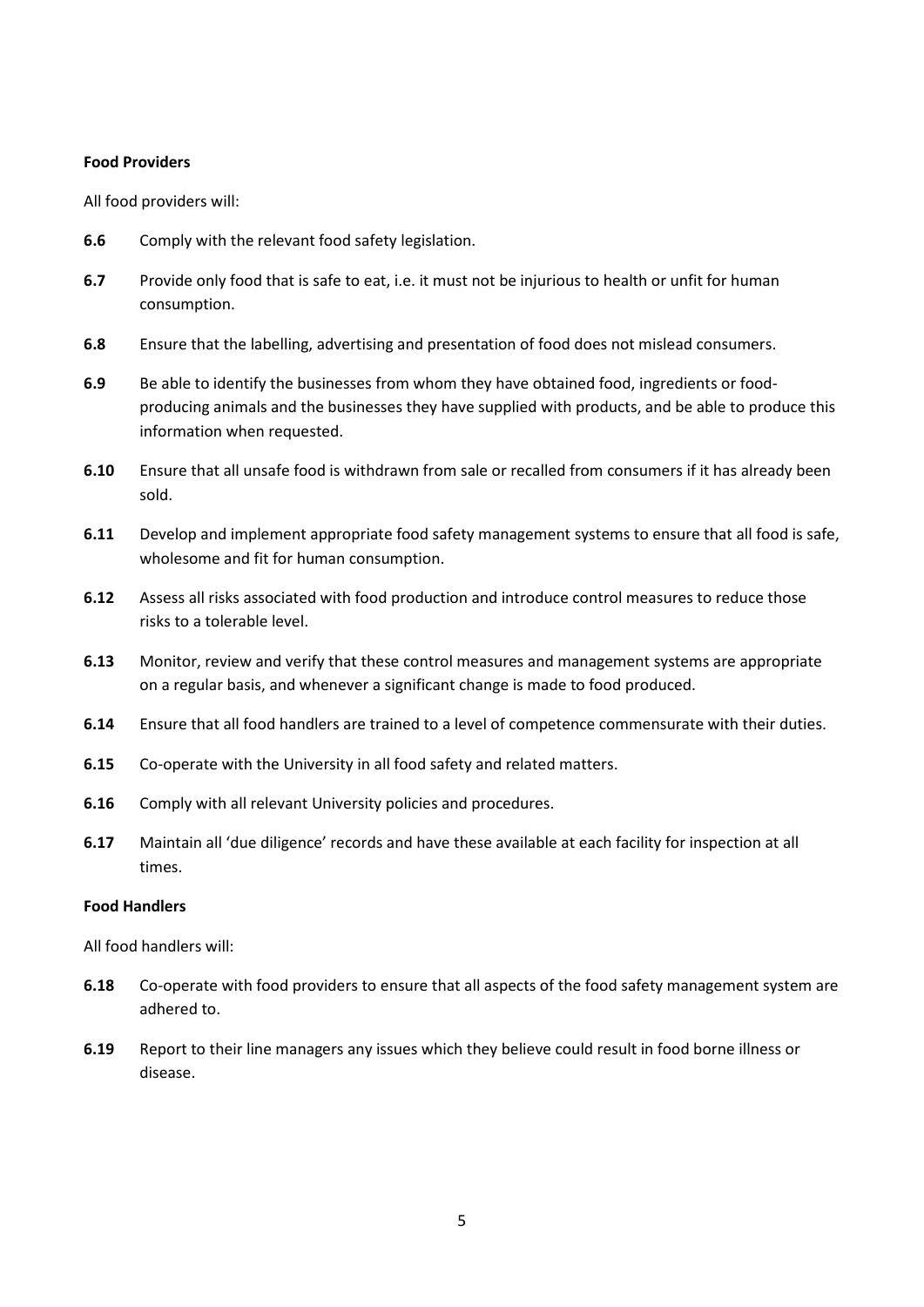## **7. Food Safety Legislation**

Food Safety Act 1990

Regulation (EC) 178/2002

Regulation (EC) 852/2004

Regulation (EC) 853/2004

General Food Regulations 2004.

Food Hygiene (England) Regulations 2006

### **8. Glossary of Terms**

#### **Food:**

Any substance or product, whether processed, partially processed or unprocessed, intended to be, or reasonably expected to be ingested by humans. This includes drinks and water or any substance incorporated into the food during its preparation or treatment.

#### **Food Business:**

Any undertaking, whether for profit or not, or whether public or private, carrying out any activities related to any stage of production, processing and distribution of food.

#### **Food Provider:**

The person responsible for ensuring that the requirements of food law are met within the department under their control.

#### **Food Handler:**

Any person, including University staff, contractors, students and outside vendors, supplying and handling food for consumption on University premises.

#### **Food Operations:**

Any undertaking involving food and one or more of the following operations:

Preparation

Processing

Manufacture

Packaging

Storage